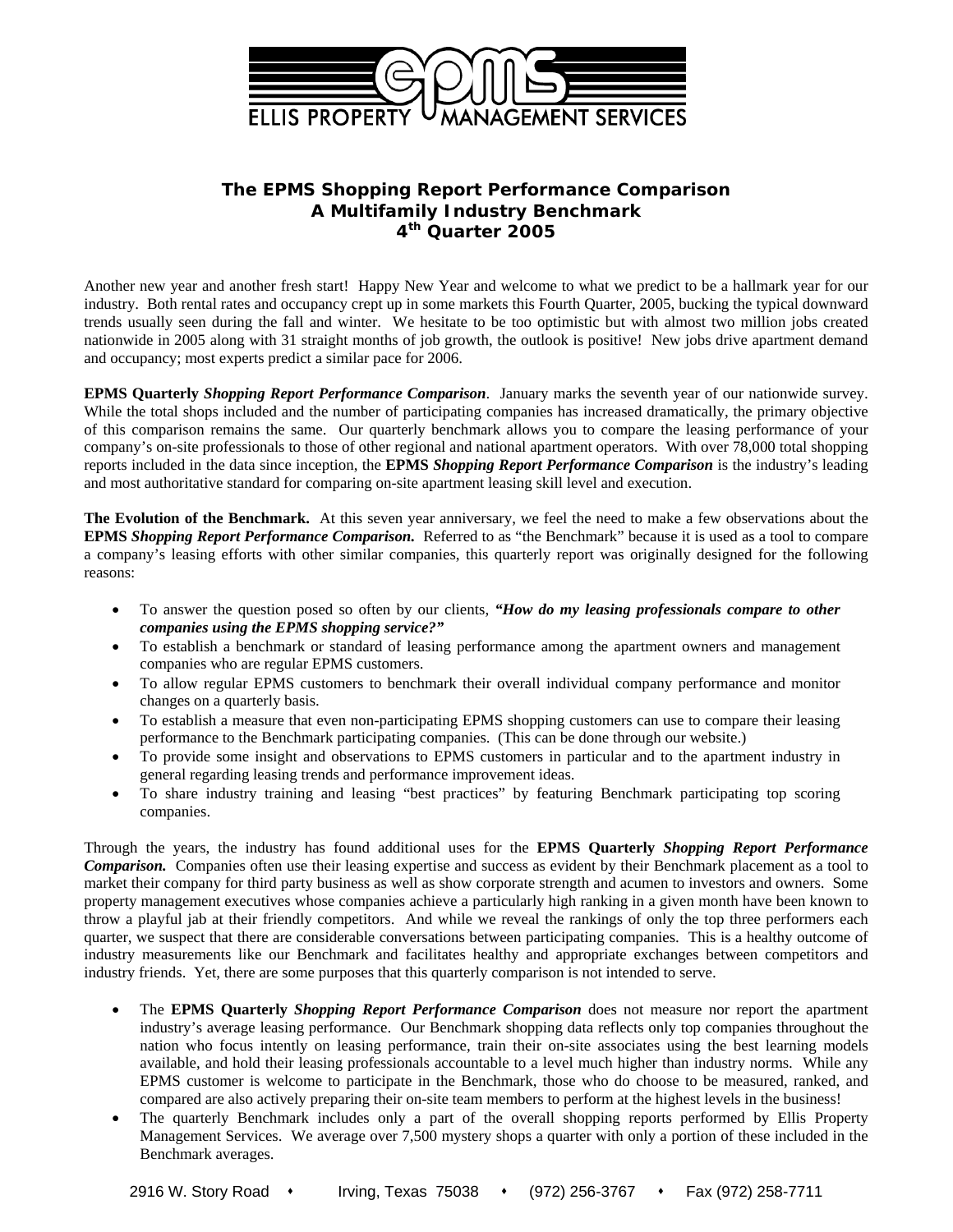• Our **EPMS Quarterly** *Shopping Report Performance Comparison* does not favor or promote any particular company or property owner. We are diligent to apply the same standards to every shopping assignment and maintain rigid but fair and equal guidelines for participation. Companies that commit to being involved in the nationwide comparison relinquish the option of excluding shops that do not meet their typical company guidelines or performance expectations. Of course, every leasing professional has an occasional bad day. And inevitably, a shopper shows up on that "bad" day. While this rare poor performance should not result in termination, the score is still counted in the Benchmark averages. This guideline can be confirmed by any of our participating companies. There are no exceptions.

We hope this clarifies some of the concerns a few individuals and companies may have about this quarterly leasing performance comparison. There are a few other issues that have come up after six years of reporting. Long-term clients must ask an important question when considering the direction of their leasing efforts. Does shopping make a difference? Our Benchmark participating companies should ask, "Is the shopping report score and Benchmark averages truly a reflection of overall performance?" These are fair questions that will be addressed by the leading companies in this Fourth Quarter, 2005 Benchmark letter.

This quarter marks our fourth and final installment of the series **The Anatomy of a Leasing Professional**, insights and ideas about managing and relating to the on-site team "hunter", the *leasing professional*! In the first quarter, we discussed the characteristics and attributes of the ideal person for this key position and how testing can be used to identify those candidates who fit this special role. *Hiring Models* was the next topic as we examined the systems leading apartment management firms use to process applicants and secure the best candidates to fill the leasing desk**.** Last quarter, we discussed **"A training program that 'fits'"** and how to nourish and retain our leasing professionals by creating an effective training program that fits both the company's needs and the budget! These benchmark letters are still available on our website at www.epmsonline.com.

**The Proper Care and Feeding of a Leasing Professional.** This letter will conclude our series on the cultivation of great leasing people by focusing on the relationship between the shopping report and actual leasing performance. What impact does shopping have on performance and putting more prospects into apartments? Is there really a correlation between high shopping scores, increased occupancy, and NOI? But first, let us look at this quarter's Benchmark leading companies as well the overall averages of all participating companies.

**The EPMS Quarterly** *Shopping Report Performance Comparison***: A Multifamily Industry "Benchmark"** With consultation from our major customers, EPMS has identified the ten leading performance questions that are common to all telephone/on-site mystery shopping reports. By measuring the affirmative answers to these ten performance questions that are common to all telephone/on-site mystery shopping reports, we can rank participating companies, on a fair, weighted, and equal basis, according to their benchmark score. These ten questions are included in the comparison chart attached to this letter.

## **33 Participating Companies Representing 3,796 Total Shops**

Participation in our quarterly comparison remains high although the total number of shops was down. Participation in the EPMS Quarterly *Shopping Report Performance Comparison* is a privilege reserved for those companies who are frequent, long-term shopping customers. A minimum of 40 shops during the quarter is required. We want to recognize and warmly thank all the current participating companies.

| <b>Archatone Communities</b>     | <b>Fairfield Residential</b>       | Orion Real Estate Services, Inc.    |
|----------------------------------|------------------------------------|-------------------------------------|
| AvalonBay Communities, Inc.      | Fogelman Management Group          | <b>Pinnacle Realty Management</b>   |
| Bozzuto & Associates             | <b>Gables Residential Services</b> | <b>Post Properties</b>              |
| Capreit                          | Greystar Management                | Prometheus Real Estate Group        |
| <b>Capstone Real Estate</b>      | Home Properties                    | <b>RAM Partners, LLC</b>            |
| <b>Colonial Properties Trust</b> | JPI                                | Rockwell Management                 |
| Con Am Management                | <b>Legacy Partners</b>             | Simpson Property Group              |
| <b>Concord Management</b>        | <b>Lincoln Property Company</b>    | Sterling Management, Ltd., Inc.     |
| <b>CWS</b> Apartment Homes       | Lynd Company, The                  | <b>Tarragon Management</b>          |
| Drucker & Falk, LLC              | Metric Property Management         | United Dominion Realty Trust (UDRT) |
| <b>Equity Residential</b>        | Milestone Management               | <b>Village Green Companies</b>      |

**Fourth Quarter 2005 Average of 83.3% Breaks Trend by Dropping Below Previous - Down Three Points from One Year Ago.** For the first time since inception, the Fourth Quarter *Shopping Report Performance Comparison* overall average dropped below the previous third quarter. The graph below illustrates the typical quarterly average score trend with the first and fourth quarters performing higher than the middle second and third quarters. In the past, the graph lines would show a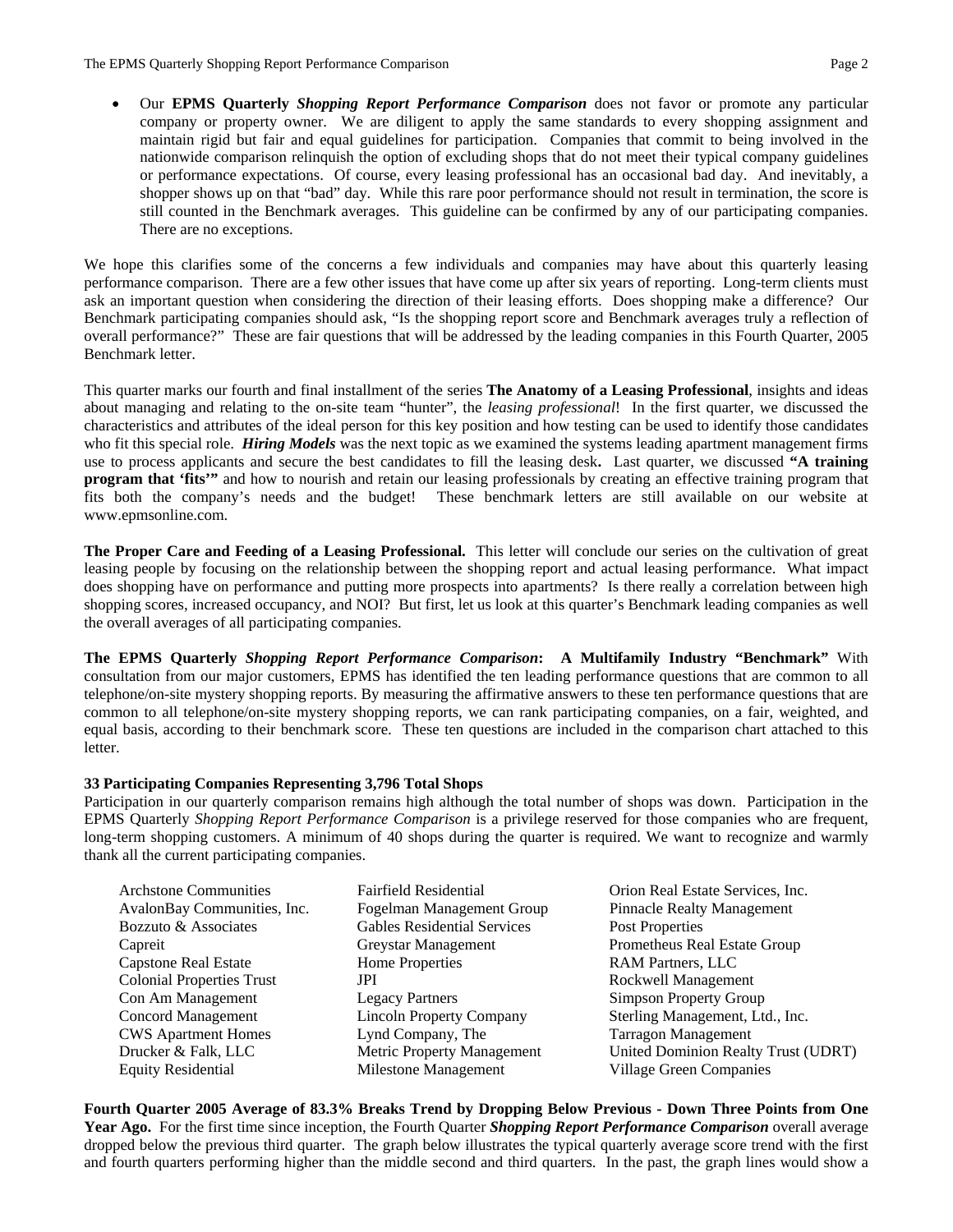bowl-shaped curve as the scores would go down in the spring and summer and often reach their highest point in the fourth or fall quarter. We speculated in the past that these average scores are higher in the winter and fall (first and fourth) quarters because there tends to be less traffic resulting in a hungrier leasing team who spends more "quality" time with each phone and walk-in prospect. In the spring and summer (second and third quarters), apartment traffic is up, occupancy increases, and leasing professionals may feel too busy to give as much attention to every person. Perhaps properties are also inadequately staffed due to summer vacation schedules. Regardless, the previous trends showed the dip in average benchmark scores in the second and third quarters in most years. What had *always* occurred was an improvement from the third to the fourth quarter of up to four points!

What happened this quarter? Why did the fourth quarter average score not show the usual up-tick? There may be several reasons. First, our total sampling (shops included) this quarter is down compared to one year ago. Yet, lower participation did not change the trend in 2001 or 2002 when the total included shops were significantly less. This trend change may have to do with an overall shift in the apartment rental marketplace. Last quarter, we saw a major drop from the average score peak in 2003. This fourth quarter follows that trend of lower averages and, we assume, a less dynamic on-site sales effort. Note below how after a record high average benchmark score in the third and fourth quarters of 2003, the quarterly scores have lagged behind except in the first quarters. Could a stronger economy and increased apartment demand be dulling our leasing professionals' sense of urgency? Do "better times" take some of the fire out of our sales presentations? We will continue to watch this disturbing trend for our participants and readers to see if it continues. This is certainly a trend that must be curbed and reversed.



The chart below illustrates the continued drop in fourth quarter average Benchmark scores since the peak in 2003 at 88.1%, still the record high for the history of the **EPMS Quarterly** *Shopping Report Performance Comparison.* The 4.8 point difference in overall average score between 2003 and 2005 does not parallel the difference in the top ranking company of those two quarters. The high score difference this quarter is only a half a point less than 2003. The difference in overall average scores between these two quarters is due to the increasing gap or spread between the highest scoring and lowest scoring company in the fourth quarter 2005 vs. fourth quarter 2003.

| Quarter/Year  | Overall Fourth  | Company Score - Average Ranges |       |  |
|---------------|-----------------|--------------------------------|-------|--|
|               | Quarter Average | High                           | Low   |  |
| Quarter, 2005 | 83.3%           | 93.9%                          | 69.8% |  |
| Quarter, 2004 | 86.2%           | 93.9%                          | 66.7% |  |
| Quarter, 2003 | 88.1%           | 94.4%                          | 76.3% |  |
| Quarter, 2002 | 85.0%           | 90.8%                          | 75.2% |  |
| Quarter, 2001 | 82.7%           | 88.9%                          | 64.7% |  |
| Quarter, 2000 | 80.6%           | 89.2%                          | 60.0% |  |

We again recognize our top three performers and congratulate them on this accomplishment! We have also invited these three companies to share their thoughts about the objective and purpose of an active shopping program. We think you may be surprised about their mystery shopping comments!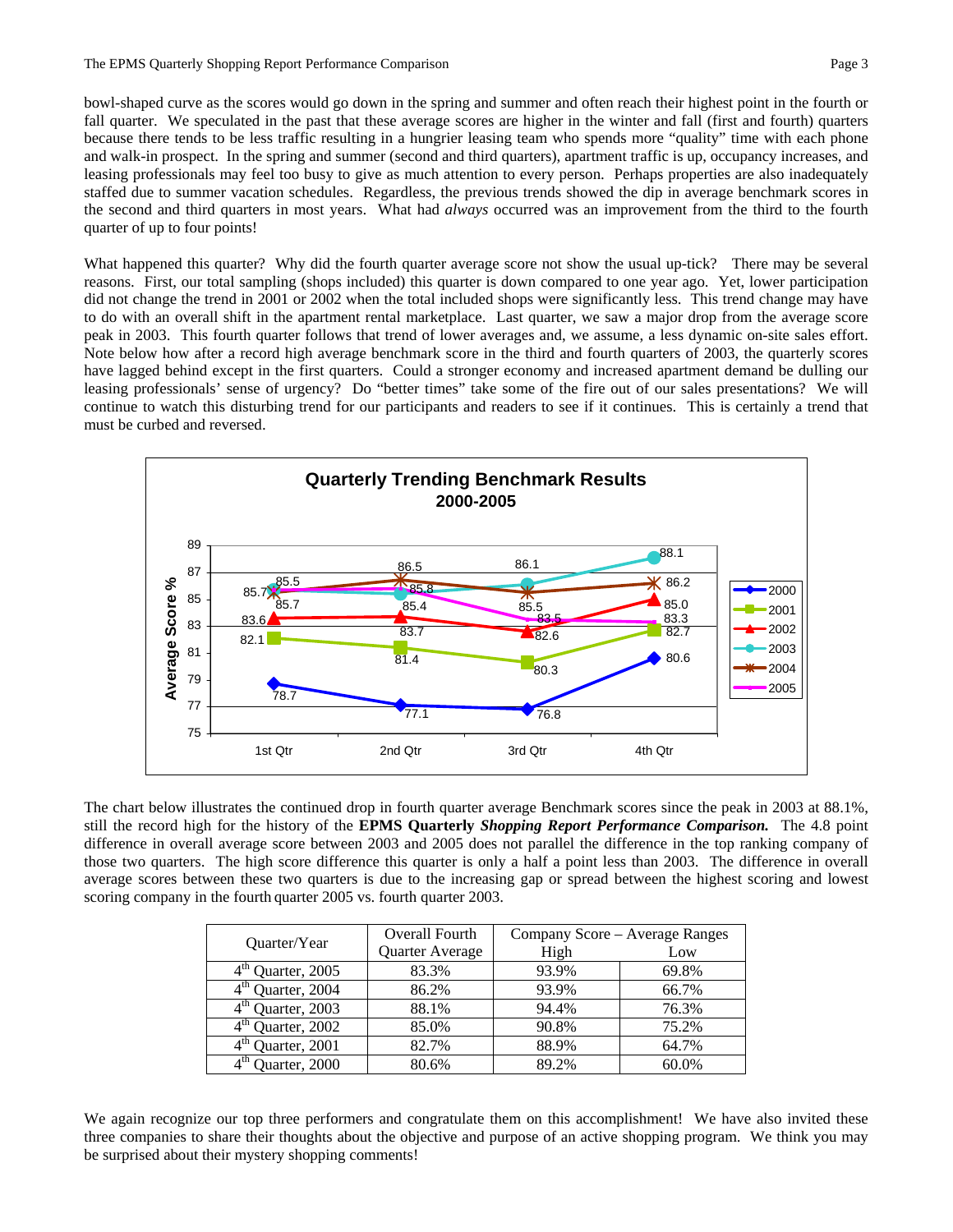## **Gables Residential Earns Top Spot at 93.88%**

Gables Residential continues to be a leader in the industry in leasing excellence. This marks the seventh time Gables has reached the pinnacle of the **EPMS Quarterly** *Shopping Report Performance Comparison.* Gables Vice President of Training, **Jana Muma**, is excited about this remarkable achievement and credits the many Gables on-site associates for their ongoing successes:

*"This is not about simply winning a contest. This is about Gables Residential being the best we can be, and we are extremely proud of our associates. This quarter marks a huge comeback for us. A giant leap from 5th place last quarter to 1st place this quarter is remarkable! Our leasing professionals have done a phenomenal job in a tough quarter."* 

Congratulations also to our second and third positions, Lincoln Property Company at 92.79% and JPI at 92.45%. Both of these companies frequently place at the top of the **EPMS Quarterly** *Shopping Report Performance Comparison* and are familiar names to many followers of this leasing benchmark. Occasionally a customer wonders out loud, "Is this Ellis benchmark fixed? Why do some companies seem to *always* appear in the top positions?" A few clients have even thrown up their hands in frustration after struggling to increase their Benchmark score average and declared, "This Benchmark Leasing **Performance Comparison** is not really valid! These companies that do well in the rankings are simply training their leasing people to respond to the benchmark questions! These scores do not correlate to better overall leasing performance."

There are still more valid concerns and important questions to ask about a benchmark like ours. We agree it is critical to consider the validity and value of mystery shopping in general! Does shopping really impact overall leasing performance? Is it truly worth the effort and expense? These are fair questions that we have asked our three top ranking companies this quarter to briefly address.

**Does an Ongoing Shopping Program Truly Enhance the Cultivation and Growth of Leasing Professionals?** Not surprising, the companies that place at the top of our quarterly benchmark no longer ponder these kinds of questions. They have tackled these issues, addressed them, and moved on. So we asked Gables, LPC and JPI their opinions and conclusions about the overall value of an ongoing shopping program. We are aware that this entire topic could seem a bit self-serving when posed by a shopping and on-site leasing evaluation company. Please see past our personal biases and listen to what these three major players in apartment development and management have to say.

**Shop to Train and Provide Accountability!** That is the unanimous opinion of all three companies. "JPI has been shopping our leasing professionals consistently for more than 15 years. We utilize the shopping experience to assist us in training for "superior" performance, associate recognition and reward, and to ensure accountability of our leasing professionals," says **JoAnn Blaylock**, JPI Divisional President and Managing Partner. "But ultimately, we shop our associates to gauge the level of customer service being extended to the *incoming* Resident." Shopping as a training tool and to create accountability is also the foundation of conducting on-site evaluations for Gables Residential. "We use the shopping report feedback to tailor and customize our training programs. Gables sets high standards, and shopping helps us hold our people accountable," says Muma.

**Scores Matter!** Are shopping scores important? "Absolutely! And scores parallel actual performance. No question!" says Blaylock. "Our leasing superstars consistently score high on their shops. It is definitely an indicator of leasing skill and effectiveness." JPI not only benchmarks leasing through their shopping program, they also benchmark actual closing ratios, lease production, resident interaction/customer service, NOI, and even employee satisfaction. Then Benchmark averages are used to measure both internal performance and JPI's relative position in the industry. "If you do not measure and benchmark, both internally and externally, you do not have a clear understanding of what is working and what is a waste of time."

At LPC, the shopping report is a partial reflection of the company sales training program. "Our LPC shopping report includes the 10 Benchmark questions as well as many other sales and service performance indicators. The shop has a definite positive influence on the actual presentation which is reflected in a higher score," explains **Maria Lawson**, LPC Vice President of Training and Marketing. Shopping scores and leasing performance are also seen as synonymous at Gables. "We view the closing ratio and the shopping scores equally important. You can't have one without the other."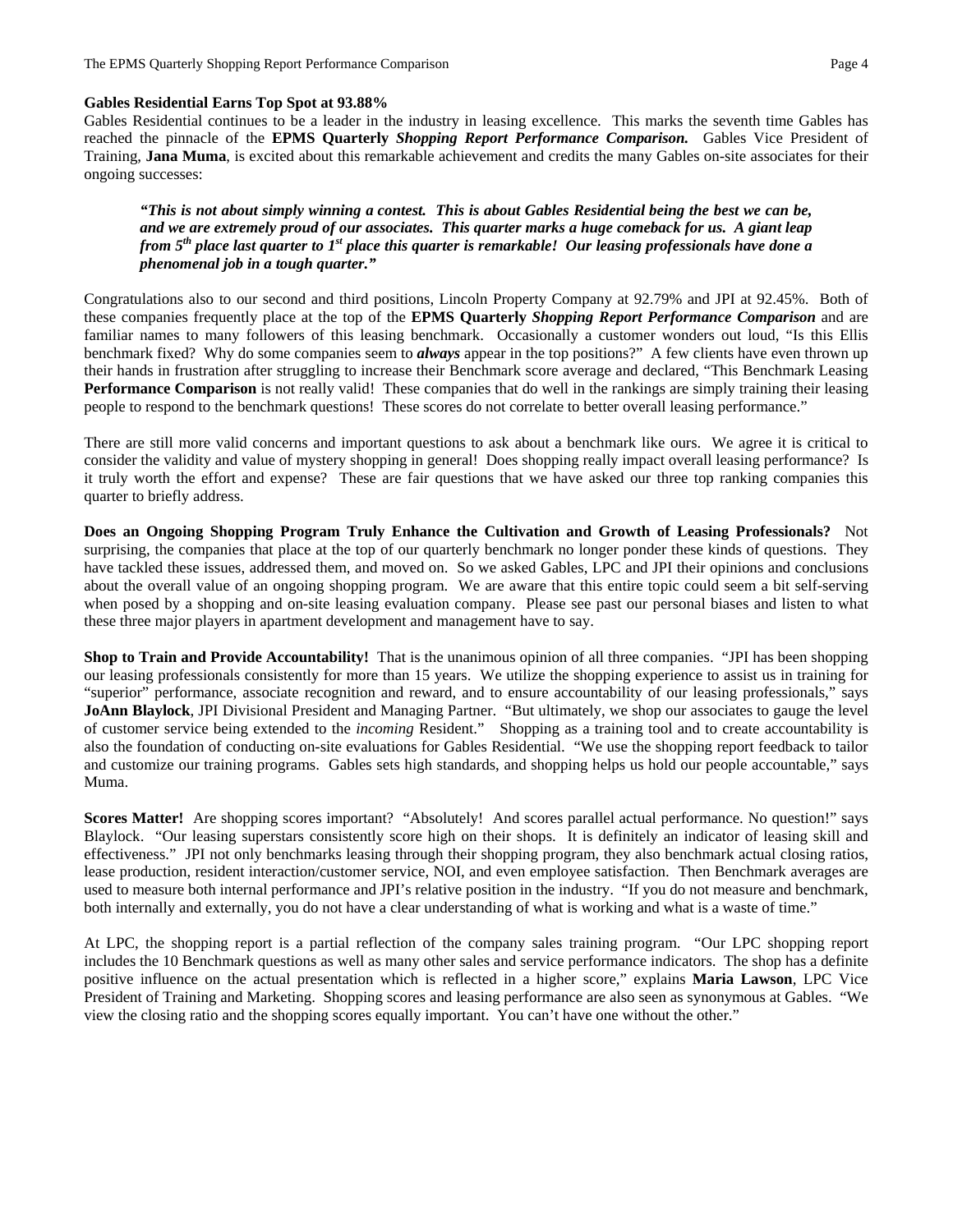**Yes, We Train to the Benchmark Questions! Why not?** The Benchmark questions reflect the fundamentals of an effective leasing presentation. "Our shopping report has a number of *soft* questions that reveal the quality of the relationship that is created between the leasing professional and the incoming resident. But the report also includes the 10 Benchmark questions," explains Blaylock. "We train to all the shopping report questions; especially the Benchmark! These questions are the core of the presentation. Which of those ten would you want a leasing person to NOT cover with a customer?"

"Learning and training to the ten Benchmark questions clearly has a positive impact at LPC," Lawson tells us. "We train employees to ask these key questions in every presentation. Leasing is all about sales and these are basic sales questions." LPC believes *consistency* is the key to their successful training programs and leasing efforts. All leasing professionals know these questions and are consistently coached to apply them to their sales presentation. Other companies often ask how LPC maintains the top position on the **EPMS Quarterly** *Shopping Report Performance Comparison* quarter after quarter. Lawson says it again, "Consistency! Consistency in training, consistency in accountability, and consistency in reward and recognition equals **consistency in results.**" Do not miss the obvious here. There is no secret formula to these three companies' Benchmark score successes. It is simply focus and hard work!

**How Do You Stay on Top?** "It is all about focus. If you want to be at the top, spend the time, money, and effort to get there," says Blaylock. "We worked our tails off this quarter and accomplished in the Benchmark what we wanted. More important, we leased a lot of apartment homes!" Training to the Benchmark and other shopping report questions will create better scores. ALL the top ranking participating companies practice this policy. The more important result is the enhanced sales. Muma explains, "Training to the Benchmark questions keeps our Gables' sales force focused and on their toes. It gives us a goal for which to strive and a reason to celebrate when achieved." But if a leasing professional is simply programmed to cover the ten EPMS Benchmark questions will their presentation have any impact? Our panel tells us that covering ONLY the Benchmark questions would not be effective and their leasing professionals are trained to cover all the shopping report questions. This training, combined with competency-based hiring models, produces top-notch sales professionals who have the desire and skills to perform at high levels. And yes, these employees score very high on a shop!

**Expect a Shopper!** All three companies shop their leasing professionals on an arbitrary basis. Yet there is also heightened anticipation about a shopper visit. "Our shops are done at random, random months, random associates, the phone shop completed after the physical shop…everything possible to duplicate the true leasing experience a real life customer would receive," Muma tells us. "But we definitely prepare them for the inevitable shopper. They know it is coming and Gables' people are clear about our expectations."

Each company is upfront with their leasing professionals; expect to be shopped! But the training culture teaches these frontline associates to be more concerned that each property visitor is a prospect...not that they might be a shopper. "Leasing Professionals must assume that every person they greet is the most important person that day. Provide each visitor with your best and don't fret about who might be a shopper," says Blaylock. "Shoppers are prospects and prospects are shoppers," adds Lawson. "We have had shoppers who actually lease from us. And all prospects are *shoppers* in the sense they will report to friends and family what they experience on their visit to our LPC community." Does alerting your on-site personnel that they will be shopped give a company an advantage in their Benchmark ranking? Of course! It is also the only fair and effective way to create a healthy shopping environment and appropriate sense of accountability.

Perhaps JPI's Blaylock best summarizes the essence of the Benchmark with this final thought. "The **EPMS Quarterly**  *Shopping Report Performance Comparison* provides us an indication of how our Leasing Professionals are performing against other high quality management companies. That is important since one of our core philosophies is to hire the best in the industry for every position. However, we also benchmark our shopping scores internally looking for improvement quarter after quarter to ensure that we are continually improving our customer experience."

We appreciate the insights, opinions, and ideas from these three apartment industry experts. And we look forward to sharing new ideas and "best practices" through this new year. We thank all of this quarter's participants for allowing us to share your shopping report benchmark data with the industry. May your 2006 be prosperous and fulfilling. Here's to a strong and productive first quarter!

Sincerely,

Rick Ellis, CPM Joanna Ellis, CAPS

*Rick Ellis Joanna Ellis* 

President Vice President of Operations rellis@epmsonline.com jellis@epmsonline.com